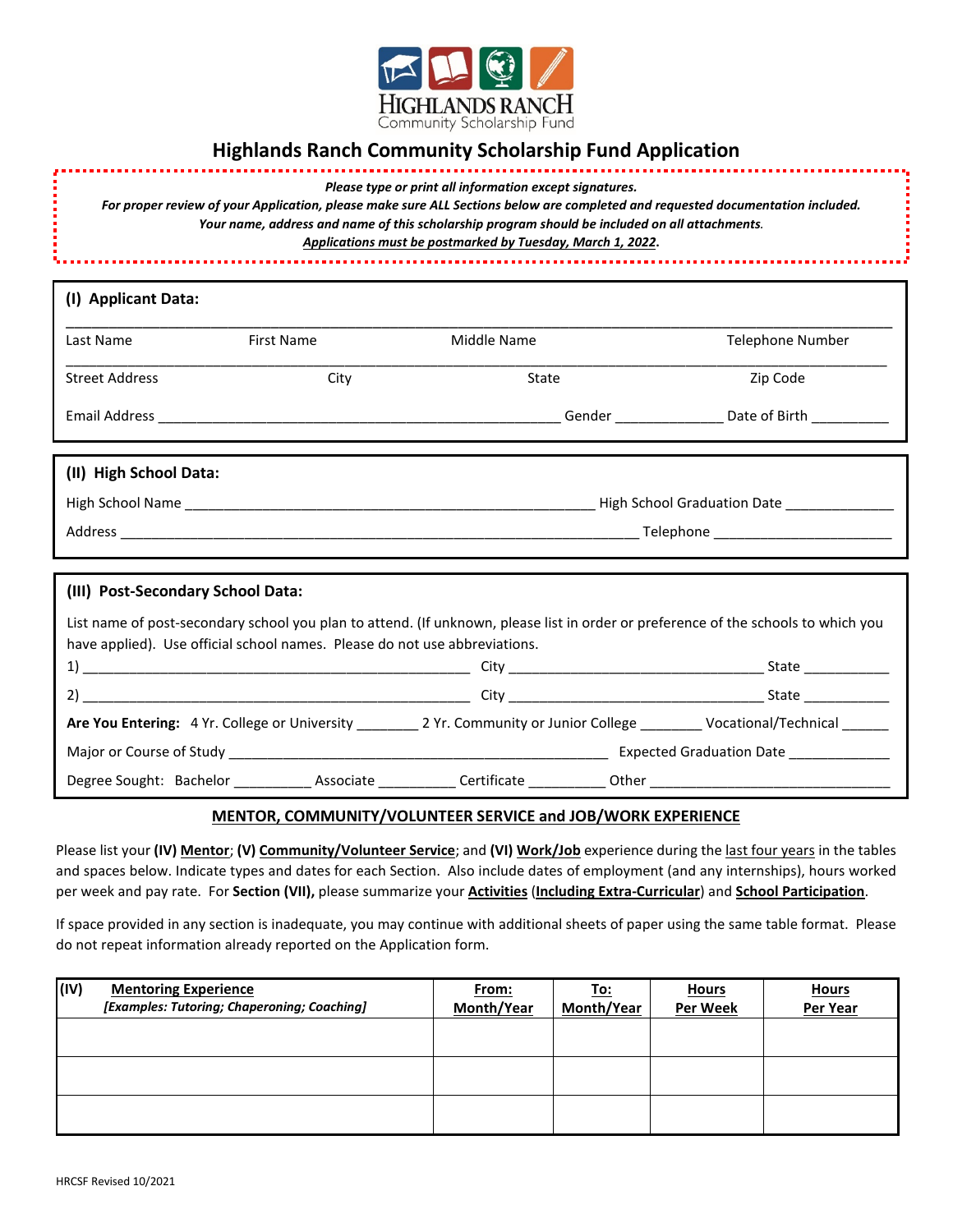| (V) | <b>Community/Volunteer Service Experience</b> | From:<br>Month/Year | <u>To:</u><br>Month/Year | <b>Hours</b><br><b>Per Week</b> | <b>Hours</b><br>Per Year |
|-----|-----------------------------------------------|---------------------|--------------------------|---------------------------------|--------------------------|
|     |                                               |                     |                          |                                 |                          |
|     |                                               |                     |                          |                                 |                          |
|     |                                               |                     |                          |                                 |                          |
|     |                                               |                     |                          |                                 |                          |
|     |                                               |                     |                          |                                 |                          |
|     |                                               |                     |                          |                                 |                          |
|     |                                               |                     |                          |                                 |                          |
|     |                                               |                     |                          |                                 |                          |

# **MENTORING + COMMUNITY & VOLUNTEER SERVICE (Freshmen Year–Current) GRAND TOTAL HOURS: = \_\_\_\_\_\_\_\_\_\_**

| (VI) | Job/Work Experience - Employer Name/Job Title<br>[If applicable, include participation in internship(s)] | From:<br>Month/Year | <u>To:</u><br>Month/Year | <b>Hours</b><br><b>Per Week</b> | <b>Amount Earned</b><br><u>\$\$\$</u> |
|------|----------------------------------------------------------------------------------------------------------|---------------------|--------------------------|---------------------------------|---------------------------------------|
|      |                                                                                                          |                     |                          |                                 |                                       |
|      |                                                                                                          |                     |                          |                                 |                                       |
|      |                                                                                                          |                     |                          |                                 |                                       |

## **ACTIVITIES, SCHOOL PARTICIPATION and AWARDS/HONORS**

| (VII)<br><b>Activities (Includes Extra-Curricular)</b><br>and School Participation<br>[Examples: Clubs; Academics; Leadership; Committees; Honor<br>Societies; Sports; Student Government; Band/Orchestra; Choir;<br>Theatre, Drama or Dance; Boy/Girl Scouts; Fund Raising, etc.] | <b>Number of</b><br><b>Months or Years</b><br><b>Participating</b><br>From: To: | <b>Special Awards,</b><br><b>Honors, Letters</b><br>and/or Recognition You<br><b>Received</b> | <b>Offices Held</b> |
|------------------------------------------------------------------------------------------------------------------------------------------------------------------------------------------------------------------------------------------------------------------------------------|---------------------------------------------------------------------------------|-----------------------------------------------------------------------------------------------|---------------------|
|                                                                                                                                                                                                                                                                                    |                                                                                 |                                                                                               |                     |
|                                                                                                                                                                                                                                                                                    |                                                                                 |                                                                                               |                     |
|                                                                                                                                                                                                                                                                                    |                                                                                 |                                                                                               |                     |
|                                                                                                                                                                                                                                                                                    |                                                                                 |                                                                                               |                     |
|                                                                                                                                                                                                                                                                                    |                                                                                 |                                                                                               |                     |
|                                                                                                                                                                                                                                                                                    |                                                                                 |                                                                                               |                     |
|                                                                                                                                                                                                                                                                                    |                                                                                 |                                                                                               |                     |
|                                                                                                                                                                                                                                                                                    |                                                                                 |                                                                                               |                     |
|                                                                                                                                                                                                                                                                                    |                                                                                 |                                                                                               |                     |